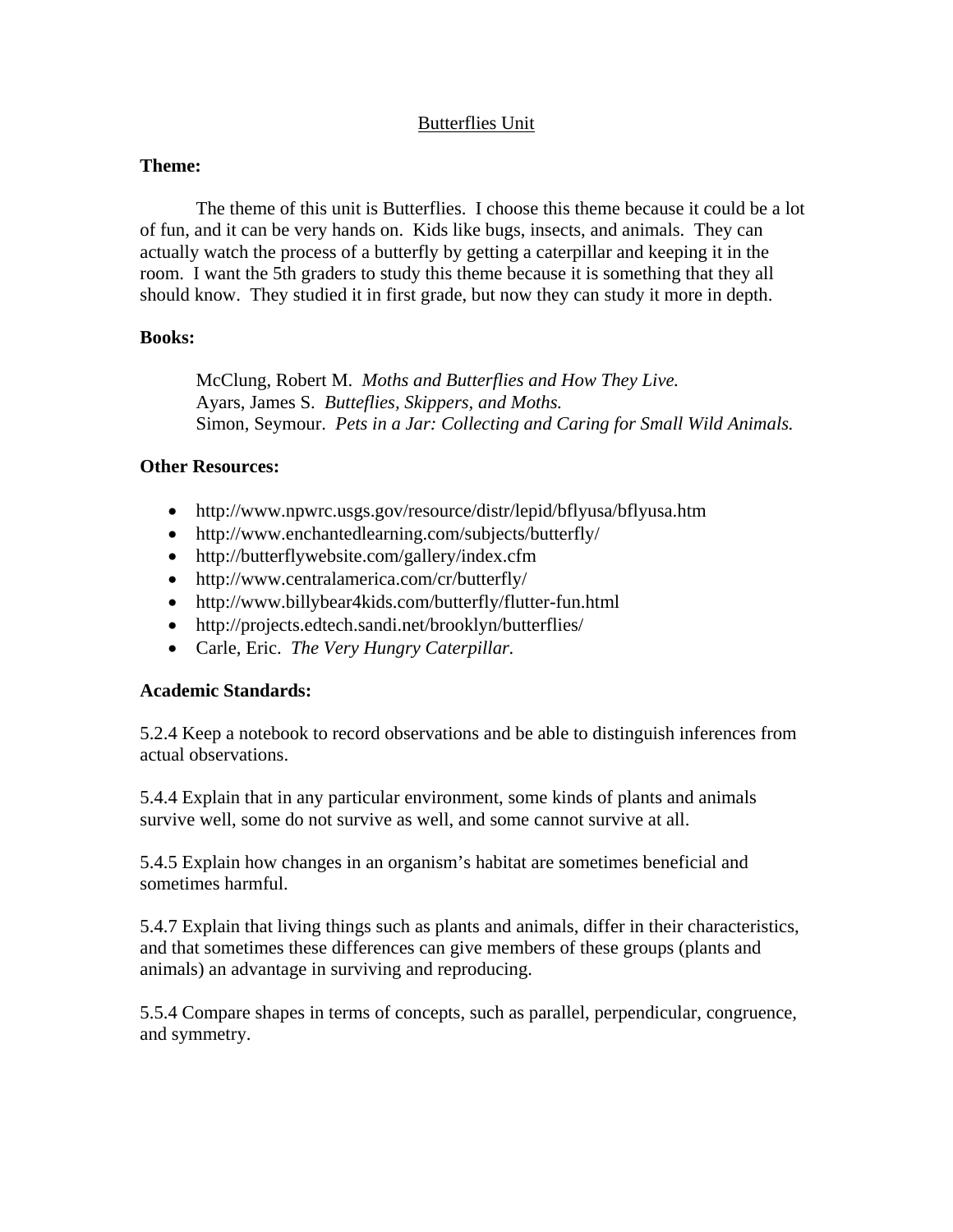# **Objectives:**

- I want the students to learn more about butterflies, the different kinds, and where they come from.
- I want them to have fun.
- I want the students to learn about butterflies in different ways such as through math, science, geography, language arts, music, and art.
- During group activities, I want the students to be able to work together without arguing, and learn how to compromise with each other.

# **Activities:**

- During a math lesson the students can use butterflies to identify lines of symmetry. They can even create their own butterfly and make it symmetrical. (Gardner's logical/mathematical)
- The students can collect different kinds of butterflies and moths and display them. They will have them labeled, and tell where they can be found. They will be set up so everybody can look at them. (Gardner's naturalist)
- The students will be broken up into groups of 2 or 3, and they will make a role play/skit (Gardner's Bodily/Kinesthetic) of the different stages a caterpillar goes through to become a butterfly. They will perform them for the class. The class can try and guess which stage it is.
- The students will get in pairs and make up a rap or a song about butterflies. They can use a song like Row Your Boat, Twinkle Twinkle Little Star, Mary Had a Little Lamb, or make up one of their own. (Gardner's Musical)
- Each student will create their own butterfly that will be displayed on a bulletin board (Gardner's Visual/Spatial). They need to make it symmetrical, and very colorful using paint, markers, crayons, colored pencils, paper mache.
- Each student will create a poem about butterflies (Gardner's Verbal/Linguistic). They can do a Haiku if they want to.
- The whole class can take a field trip to a zoo that has a butterfly exhibit. After the field trip, each student will write a journal entry (Gardner's Intrapersonal) about the field trip, what they saw, did they like it, etc.
- As a whole class they will create a huge butterfly that will fill up half of a wall. They will all take part in this activity (Gardner's Interpersonal). They will need to make sure that it is symmetrical, size and color. They will all need to think about it before hand and discuss what colors they want to use, and what shape they want it to be.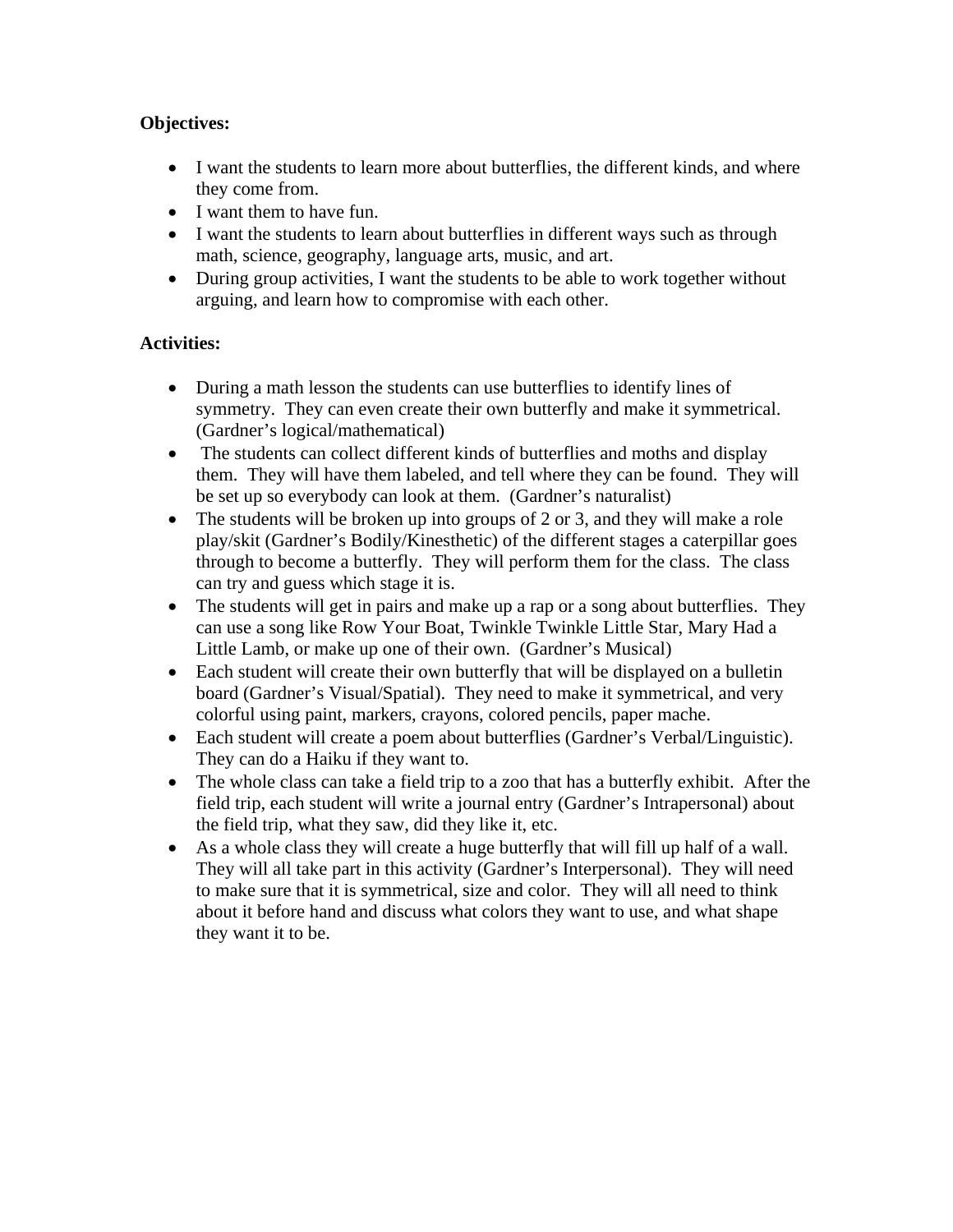## **Time Schedule:**

| Days of the week | Week 1                                                                                                                                                                                      | Week 2                                                                                                                                            |
|------------------|---------------------------------------------------------------------------------------------------------------------------------------------------------------------------------------------|---------------------------------------------------------------------------------------------------------------------------------------------------|
| <b>Monday</b>    | Read books about<br>butterflies to the class to<br>introduce the unit.                                                                                                                      | Students get in groups of 2<br>or 3 and make a role<br>play/skit about caterpillars<br>becoming butterflies.<br>Perform to the class.             |
| <b>Tuesday</b>   | During math use butterfly<br>pictures to work with<br>symmetry.                                                                                                                             | Students show their<br>butterfly/moth displays to<br>the class.                                                                                   |
| Wednesday        | Students get in pairs and<br>make up a rap/song about<br>butterflies. They will<br>perform them for the class.<br>Students will start<br>collecting butterflies/moths<br>for their display. | As a class the students will<br>discuss what they want<br>their giant butterfly to look<br>like. They will start making<br>their giant butterfly. |
| <b>Thursday</b>  | Students will create their<br>own personal butterfly.                                                                                                                                       | The students will finish<br>their giant butterfly and<br>display it in the room.                                                                  |
| Friday           | Students will create a poem<br>about butterflies.                                                                                                                                           | Take a field trip to a zoo<br>with a butterfly exhibit, and<br>write a journal entry.                                                             |

## **Grouping:**

 To group the students and mix things up a bit, when they are going to work in pairs, I will have each students name in a hat and I will go around the room and the students will draw a name out of the hat and that will be their partner. For groups of three or more, I could give the class list of names to another teacher and have him/her put them into groups for me. They won't know the students so they can't group them with their friends or pick favorites.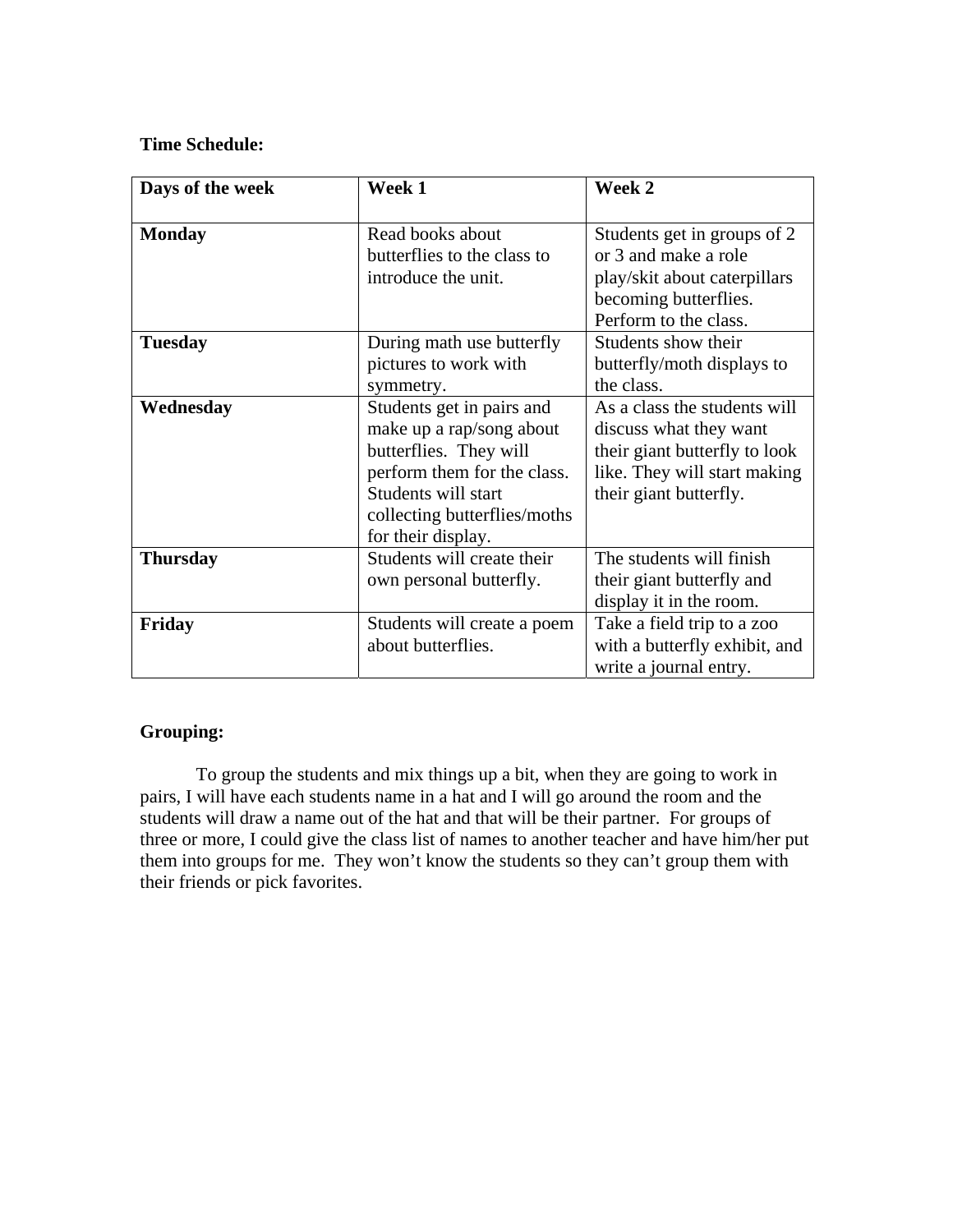# **Checklist:**

|                                                                           | <b>Student Checklist</b> | <b>Teacher Checklist</b> |
|---------------------------------------------------------------------------|--------------------------|--------------------------|
| Math worksheet dealing<br>with lines of symmetry.                         |                          |                          |
| Butterfly and Moth<br>display                                             |                          |                          |
| Role play/skit about the<br>different stages:<br>caterpillar to butterfly |                          |                          |
| Make up a rap or song<br>about butterflies                                |                          |                          |
| Get artsy and color a<br>butterfly                                        |                          |                          |
| Create a butterfly poem<br>or Haiku                                       |                          |                          |
| Giant butterfly                                                           |                          |                          |
| Field trip to the zoo,<br>journal entry about the<br>butterfly exhibit    |                          |                          |